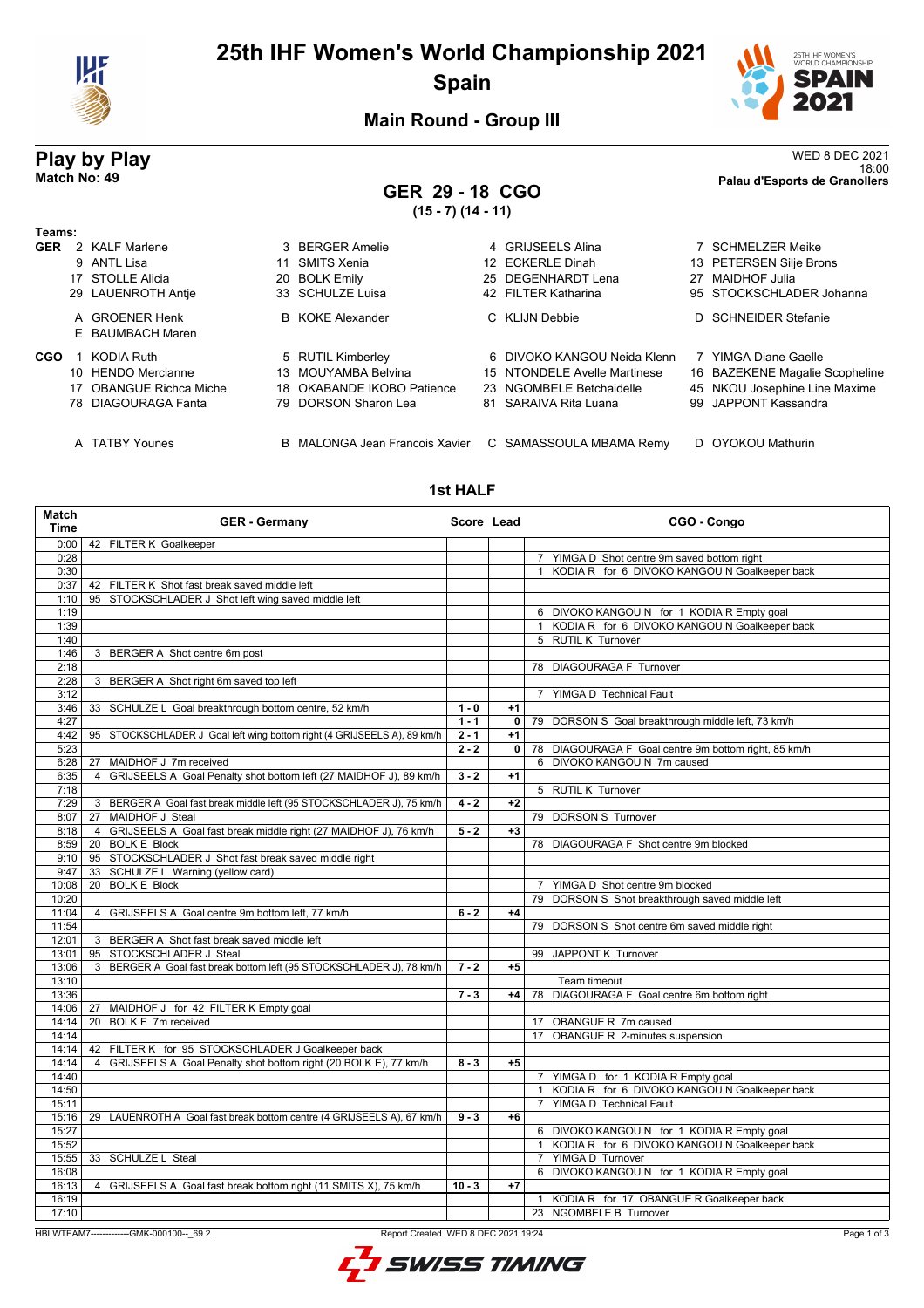

**25th IHF Women's World Championship 2021 Spain**



18:00 **Match No: 49 Palau d'Esports de Granollers**

# **Main Round - Group III**

# **Play by Play**<br>Match No: 49<br>Palau d'Esports de Granollers

## **GER 29 - 18 CGO (15 - 7) (14 - 11)**

**1st HALF**

| Match<br><b>Time</b> | <b>GER - Germany</b>                                               | Score Lead |      | CGO - Congo                                                       |
|----------------------|--------------------------------------------------------------------|------------|------|-------------------------------------------------------------------|
| 17:16                | 33 SCHULZE L Turnover                                              |            |      |                                                                   |
| 18:09                |                                                                    | $10 - 4$   | $+6$ | 23 NGOMBELE B Goal right 9m bottom left (15 NTONDELE A), 79 km/h  |
| 18:49                |                                                                    |            |      | 79 DORSON S Warning (yellow card)                                 |
| 19:04                | 2 KALF M Goal right wing bottom left (4 GRIJSEELS A), 77 km/h      | $11 - 4$   | $+7$ |                                                                   |
| 19:39                |                                                                    |            |      | 13 MOUYAMBA B Technical Fault                                     |
| 20:16                | 17 STOLLE A Shot centre 9m saved middle right                      |            |      |                                                                   |
| 20:47                |                                                                    |            |      | 23 NGOMBELE B Shot centre 9m saved bottom left                    |
| 21:04                | 33 SCHULZE L Goal left 6m bottom right (11 SMITS X), 73 km/h       | $12 - 4$   | $+8$ |                                                                   |
| 21:38                | 25 DEGENHARDT L 2-minutes suspension                               |            |      |                                                                   |
| 22:33                | 11 SMITS X 7m caused                                               |            |      | 10 HENDO M 7m received                                            |
| 22:33                | 11 SMITS X 2-minutes suspension                                    |            |      |                                                                   |
| 22:33                |                                                                    |            |      | 7 YIMGA D Penalty shot post                                       |
| 23:02                |                                                                    |            |      | 15 NTONDELE A Turnover                                            |
| 23:53                |                                                                    |            |      | 79 DORSON S 2-minutes suspension                                  |
| 23:55                | 2 KALF M for 42 FILTER K Empty goal                                |            |      |                                                                   |
| 24:07                | 2 KALF M Goal right wing top left (17 STOLLE A), 76 km/h           | $13 - 4$   | $+9$ |                                                                   |
| 24:20                | 42 FILTER K for 13 PETERSEN S Goalkeeper back                      |            |      |                                                                   |
| 24:26                |                                                                    |            |      | 81 SARAIVA R for 1 KODIA R Empty goal                             |
| 24:42                |                                                                    |            |      | 1 KODIA R for 6 DIVOKO KANGOU N Goalkeeper back                   |
| 24:43                |                                                                    | $13 - 5$   | $+8$ | 10 HENDO M Goal right wing bottom left (78 DIAGOURAGA F), 61 km/h |
| 25:21                | 29 LAUENROTH A Goal left wing top right (25 DEGENHARDT L), 52 km/h | $14 - 5$   | $+9$ |                                                                   |
| 25:40                |                                                                    |            |      | 6 DIVOKO KANGOU N for 1 KODIA R Empty goal                        |
| 25:48                |                                                                    | $14 - 6$   | $+8$ | 81 SARAIVA R Goal breakthrough top centre                         |
| 25:49                |                                                                    |            |      | 1 KODIA R for 6 DIVOKO KANGOU N Goalkeeper back                   |
| 26:27                | 13 PETERSEN S Goal centre 9m bottom centre, 55 km/h                | $15 - 6$   | $+9$ |                                                                   |
| 27:03                |                                                                    |            |      | 79 DORSON S for 1 KODIA R Empty goal                              |
| 27:11                |                                                                    |            |      | 1 KODIA R for 6 DIVOKO KANGOU N Goalkeeper back                   |
| 27:13                |                                                                    |            |      | 13 MOUYAMBA B Technical Fault                                     |
| 27:21                | 25 DEGENHARDT L Turnover                                           |            |      |                                                                   |
| 27:48                |                                                                    | $15 - 7$   | $+8$ | 7 YIMGA D Goal centre 9m bottom left (10 HENDO M), 56 km/h        |
| 27:55                | 9 ANTL L Turnover                                                  |            |      | 79 DORSON S Steal                                                 |
| 28:44                | 9 ANTL L Steal                                                     |            |      | 78 DIAGOURAGA F Turnover                                          |
| 29:10                | 25 DEGENHARDT L Shot centre 9m blocked                             |            |      | 23 NGOMBELE B Block                                               |
| 29:19                | 13 PETERSEN S Turnover                                             |            |      |                                                                   |
| 29:59                | 11 SMITS X Block                                                   |            |      | 23 NGOMBELE B Shot right 9m blocked                               |

### **2nd HALF**

| Match<br><b>Time</b>                                                                           | <b>GER - Germany</b>                                                      | Score Lead |      | CGO - Congo                                                      |
|------------------------------------------------------------------------------------------------|---------------------------------------------------------------------------|------------|------|------------------------------------------------------------------|
| 30:00                                                                                          | 12 ECKERLE D Goalkeeper                                                   |            |      | <b>KODIA R Goalkeeper</b><br>1                                   |
| 30:24                                                                                          | 25 DEGENHARDT L Shot centre 9m saved bottom left                          |            |      |                                                                  |
| 31:22                                                                                          |                                                                           |            |      | 78 DIAGOURAGA F Turnover                                         |
| 31:27                                                                                          | 3 BERGER A Shot fast break saved middle right                             |            |      |                                                                  |
| 32:00                                                                                          | <b>DEGENHARDT L Block</b><br>25                                           |            |      | 5 RUTIL K Shot centre 9m blocked                                 |
| 32:08                                                                                          | 95 STOCKSCHLADER J Goal fast break bottom centre (20 BOLK E), 72 km/h     | $16 - 7$   | $+9$ |                                                                  |
| 32:45                                                                                          |                                                                           | $16 - 8$   | $+8$ | 10 HENDO M Goal breakthrough middle left                         |
| 33:13                                                                                          | 17 STOLLE A Shot centre 9m saved bottom right                             |            |      |                                                                  |
| 33:57                                                                                          |                                                                           | $16 - 9$   | $+7$ | 79 DORSON S Goal breakthrough top centre, 82 km/h                |
| 34:11                                                                                          | 95 STOCKSCHLADER J Shot left wing missed                                  |            |      |                                                                  |
| 34:49                                                                                          |                                                                           | $16 - 10$  | $+6$ | 18 OKABANDE IKOBO P Goal breakthrough top right, 67 km/h         |
| 34:59                                                                                          |                                                                           |            |      | 13 MOUYAMBA B 2-minutes suspension                               |
| 35:26                                                                                          | 95 STOCKSCHLADER J Goal left wing bottom right (25 DEGENHARDT L), 58 km/h | $17 - 10$  | $+7$ |                                                                  |
| 35:43                                                                                          |                                                                           |            |      | 5 RUTIL K for 1 KODIA R Empty goal                               |
| 36:26                                                                                          |                                                                           |            |      | 5 RUTIL K Turnover                                               |
| 36:27                                                                                          |                                                                           |            |      | KODIA R for 10 HENDO M Goalkeeper back                           |
| 36:32                                                                                          | 95 STOCKSCHLADER J Goal fast break bottom centre (12 ECKERLE D), 57 km/h  | $18 - 10$  | $+8$ |                                                                  |
| 36:40                                                                                          |                                                                           |            |      | 10 HENDO M for 1 KODIA R Empty goal                              |
| 37:04                                                                                          |                                                                           |            |      | KODIA R for 10 HENDO M Goalkeeper back                           |
| 37:46                                                                                          |                                                                           |            |      | Team timeout                                                     |
| 38:08                                                                                          | 25 DEGENHARDT L Block                                                     |            |      | 5 RUTIL K Shot centre 9m blocked                                 |
| 38:19                                                                                          | BOLK E 2-minutes suspension<br>20                                         |            |      |                                                                  |
| 38:48                                                                                          | 95 STOCKSCHLADER J 7m caused                                              |            |      | 10 HENDO M 7m received                                           |
| 38:56                                                                                          |                                                                           | $18 - 11$  | $+7$ | 78 DIAGOURAGA F Goal Penalty shot top left (10 HENDO M), 89 km/h |
| 39:09                                                                                          | 13 PETERSEN S for 12 ECKERLE D Empty goal                                 |            |      |                                                                  |
| 39:34                                                                                          | 12 ECKERLE D for 95 STOCKSCHLADER J Goalkeeper back                       |            |      |                                                                  |
| 40:02                                                                                          | 17 STOLLE A Goal right 9m top left                                        | $19 - 11$  | $+8$ |                                                                  |
| 41:07                                                                                          | 3 BERGER A Steal                                                          |            |      | 18 OKABANDE IKOBO P Turnover                                     |
| 41:19                                                                                          | 20 BOLK E Turnover                                                        |            |      |                                                                  |
| HBLWTEAM7--------------GMK-000100-- 69 2<br>Report Created WED 8 DEC 2021 19:24<br>Page 2 of 3 |                                                                           |            |      |                                                                  |